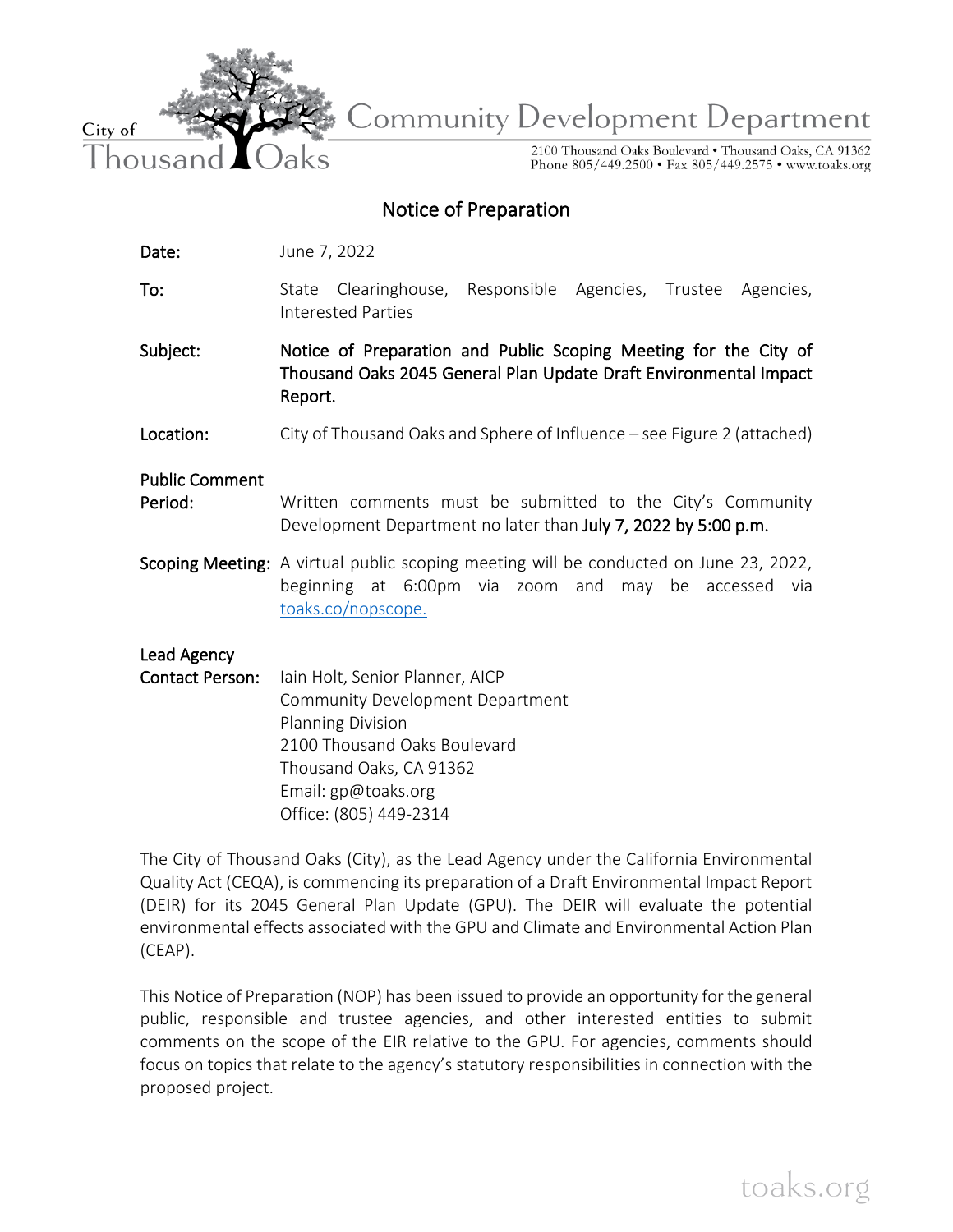The City requests your input regarding the scope of environmental analysis in order to ascertain potential environmental impacts of the proposed project.

## Introduction

The EIR is intended to be a program-level document that will analyze the environmental effects of the City's proposed 2045 GPU. The purpose of a Program EIR is to allow the lead agency to consider broad policy alternatives and program-wide mitigation measures early in the process when the agency has greater flexibility to address environmental issues. Since no specific development projects are being proposed as part of the update to the City's existing GP, the EIR analysis will focus on the reasonably foreseeable direct and indirect physical environmental effects that could result from the update to the GP. The analysis will compare the net change from existing environmental conditions to those conditions which would result from adoption of the 2045 GPU.

The City's Development Plan (also known as the General Plan) was adopted in 1970. Since then, the City has updated General Plan Elements on an as-needed basis. The following is a list of the elements in the current General Plan and the year that they were updated:

- [Conservation Element](https://www.toaks.org/home/showpublisheddocument?id=332) 2013
- [Forestry Element](https://www.toaks.org/home/showpublisheddocument?id=334) 2000
- [Housing Element](https://www.toaks.org/home/showpublisheddocument?id=338) 2014
- [Land Use/Circulation Element Map](https://www.toaks.org/home/showpublisheddocument?id=34379)
- [Noise Element](https://www.toaks.org/home/showpublisheddocument?id=340) 2000
- [Open Space Element](https://www.toaks.org/home/showpublisheddocument?id=342) 2013
- [Public Buildings Element](https://www.toaks.org/home/showpublisheddocument?id=19274) 1972
- [Safety Element](https://www.toaks.org/home/showpublisheddocument?id=344) 2014
- [Scenic Highways Element](https://www.toaks.org/home/showpublisheddocument?id=346) 1974
- Social Flement 1979

In conjunction with the GPU, the City is also preparing the Climate and Environmental Action Plan (CEAP) that will guide its efforts to reduce emissions of greenhouse gases through 2030 and 2045.

The City of Thousand Oaks began the GPU in 2019. Over a 3-year period, the City conducted an extensive research and community engagement process that included an advisory committee, workshops, online surveys, educational forums and stakeholder meetings. The research and engagement activities provided context for the GPU and ideas to support the vision, goals, and policies. The detailed content of the GPU is currently under development.

The 2045 GPU will ensure that all sections of the GP remain consistent with one another and form a cohesive vision for the city, while addressing the community's evolving needs, challenges, and opportunities. The GPU will provide the context to effectively plan for the

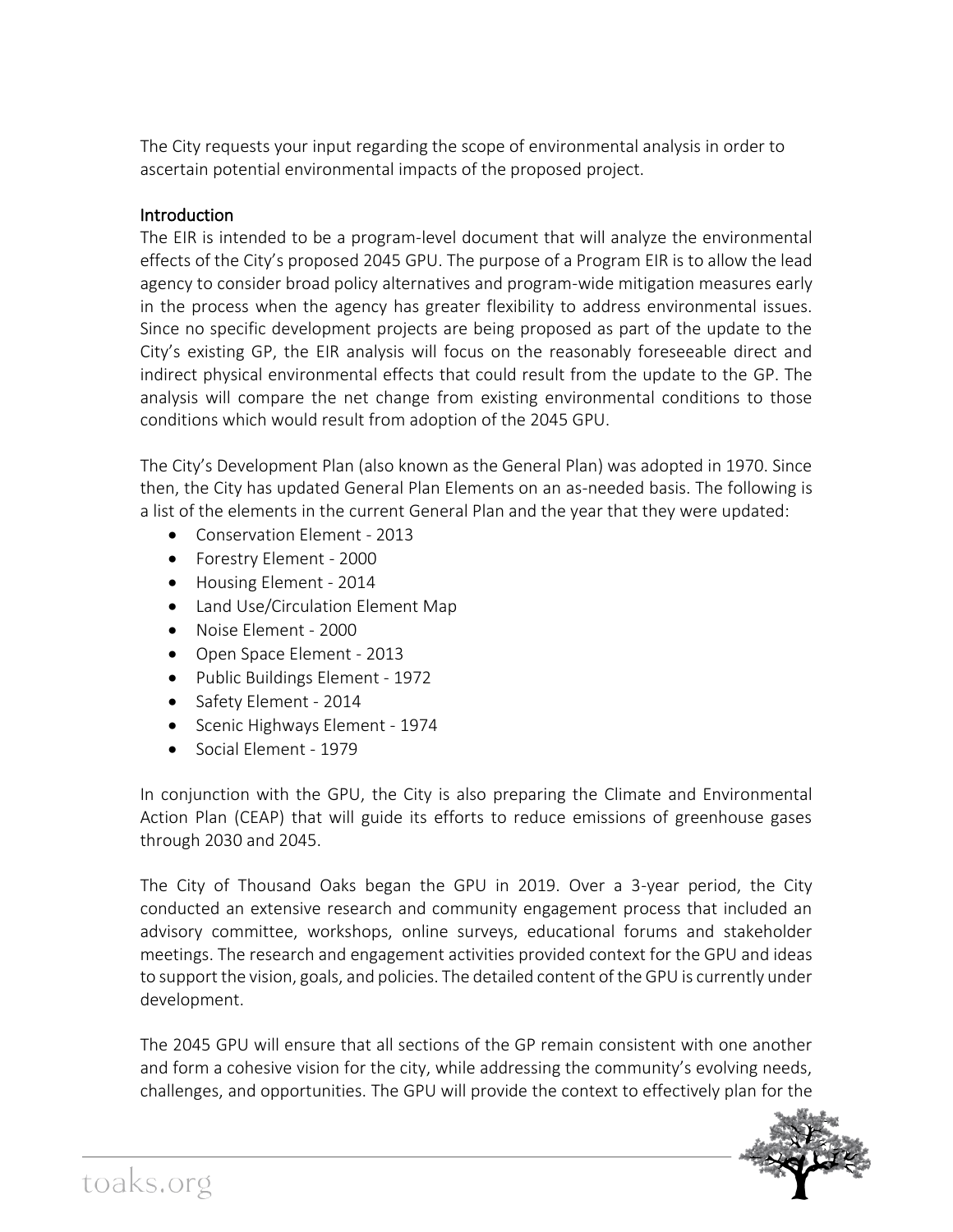city's future based on an updated set of goals, policies, and implementation actions that reflect the current values and aspirations expressed by the community. Additionally, the update will provide the City with a policy framework to manage future projects and provide for capacity to accommodate the growth and development anticipated to occur in the city for the next 25 years.

#### Project Location

The City of Thousand Oaks is located at the southeastern edge of Ventura County, bordering Los Angeles County (see Figure 1). The city is within the Conejo Valley and is surrounded by the Mountclef Ridge to the north, Simi Hills to the east, Santa Monica Mountains to the south, and Conejo Mountain to the west. The city is approximately 40 miles northwest of Downtown Los Angeles and approximately 50 miles southeast of city of Santa Barbara. Primary regional east-west access is provided by U.S. Route 101 (US 101), which provides access to the city of Los Angeles and greater Los Angeles County to the east, and the cities of Camarillo and Ventura to the west. State Route 23 (SR23) provides north-south access to the city, to the City of Moorpark to the north and communities in the Santa Monica Mountains and City of Malibu to the south.

The 2045 GPU Planning Area encompasses approximately 56 square miles (35,840 acres), of which 15,250 acres is protected open space (see Figure 2). The city's Sphere of Influence (SOI) contains approximately 1,900 acres within unincorporated Ventura County and is comprised of four clusters of unincorporated "County Islands" which include Casa Conejo, Lynn Road, Rolling Oaks, and Lynn Ranch. According to the California Department of Finance, the estimated population for Thousand Oaks in 2021 was approximately 125,426 residents, with the city growing at a rate of 0.34 percent per year since 2000.

#### Project Description

The City of Thousand Oaks 2045 GPU articulates the long-term shared community vision for the preservation, enhancement and improvement of the city. It is a long-range plan that directs decision-making and establishes rules and standards for city improvements and new development. The Plan reflects the community's vision for the future and provides direction through the year 2045. The housing element was updated in 2022 and will be included in the GPU. The 2045 GPU will provide the context to effectively plan and manage the city's growth based on an updated set of goals, policies, and implementation actions that reflect the community's values and aspirations for the future. Additionally, the update will equip the City with a policy framework to manage future projects and ensure that there is development capacity to accommodate the anticipated growth to occur in the city for the next 25 years.

As required by California Government Code Section 65302, the GPU will include the eight mandated elements. The GPU includes all required topics in the following elements: Land Use; Mobility; Parks and Open Space; Conservation; Community Facilities and Services; Arts and Culture; Safety; Noise; Governance; and Housing. Goals and policies related to

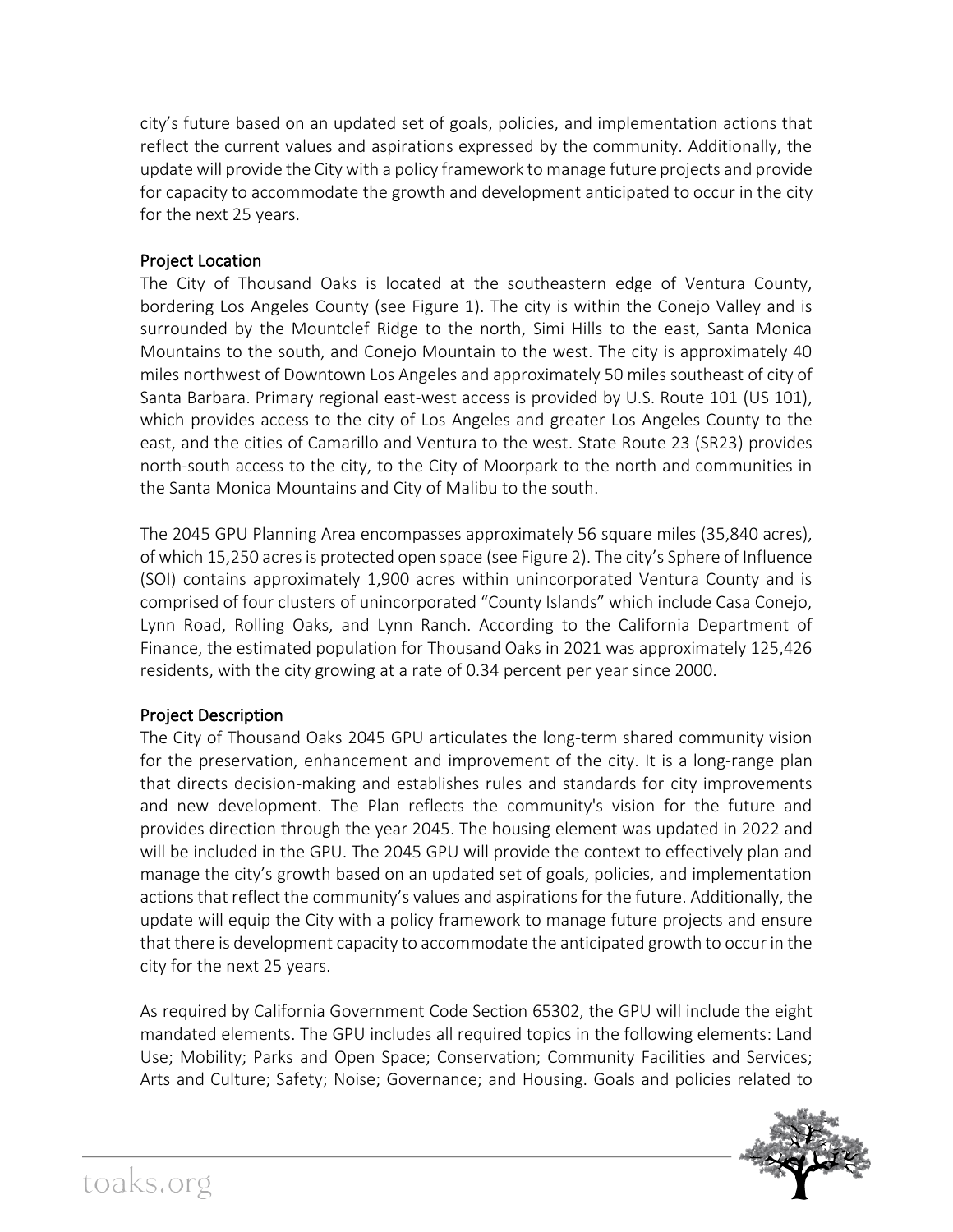Environmental Justice and Sustainability are contained throughout several elements of the General Plan. The GPU also includes chapters on the update process and the vision and guiding principles.

These elements will establish policy direction for the City for a range of topics, including but not limited to:

- The use of land in the City
- Housing needs
- Job creation and the provision of commercial services
- Mobility of people, goods, and services
- Public safety and protection from potential hazards as wildland fire, flooding, landslides and seismicity
- Conservation of natural and cultural resources
- Adaptation to climate change and reduction of GHG emissions
- Protection against exposure to excessive noise
- Groundwater management
- Stormwater runoff and pollution controls
- Infrastructure needs such as water supply, sewer and wastewater treatment
- Public services and facilities

The preferred land use map preliminarily endorsed by the City Council is shown on Figure 3.

# Potential Environmental Impacts to be considered

The DEIR for the proposed project will focus on the resource areas/issues applicable to this project. The DEIR will evaluate the potentially significant environmental impacts of the GPU and will propose feasible mitigation measures that may lessen or avoid such impacts. As the proposed project does not include any specific construction or development, but rather the potential for land use changes or development to be constructed in the future, the impact analysis will be programmatic and cumulative in nature. The DEIR will evaluate potentially significant environmental effects related to the following environmental issues:

- Aesthetics (Visual Resources)
- Air Quality
- Biological Resources
- Cultural Resources
- Energy
- Geology and Soils
- Greenhouse Gas Emissions
- Hazards and Hazardous Materials
- Hydrology and Water Quality
- Land Use and Planning
- Noise
- Population and Housing
- Public Services
- Recreation
- Transportation
- Tribal Cultural Resources
- Utilities and Service Systems
- Wildfire

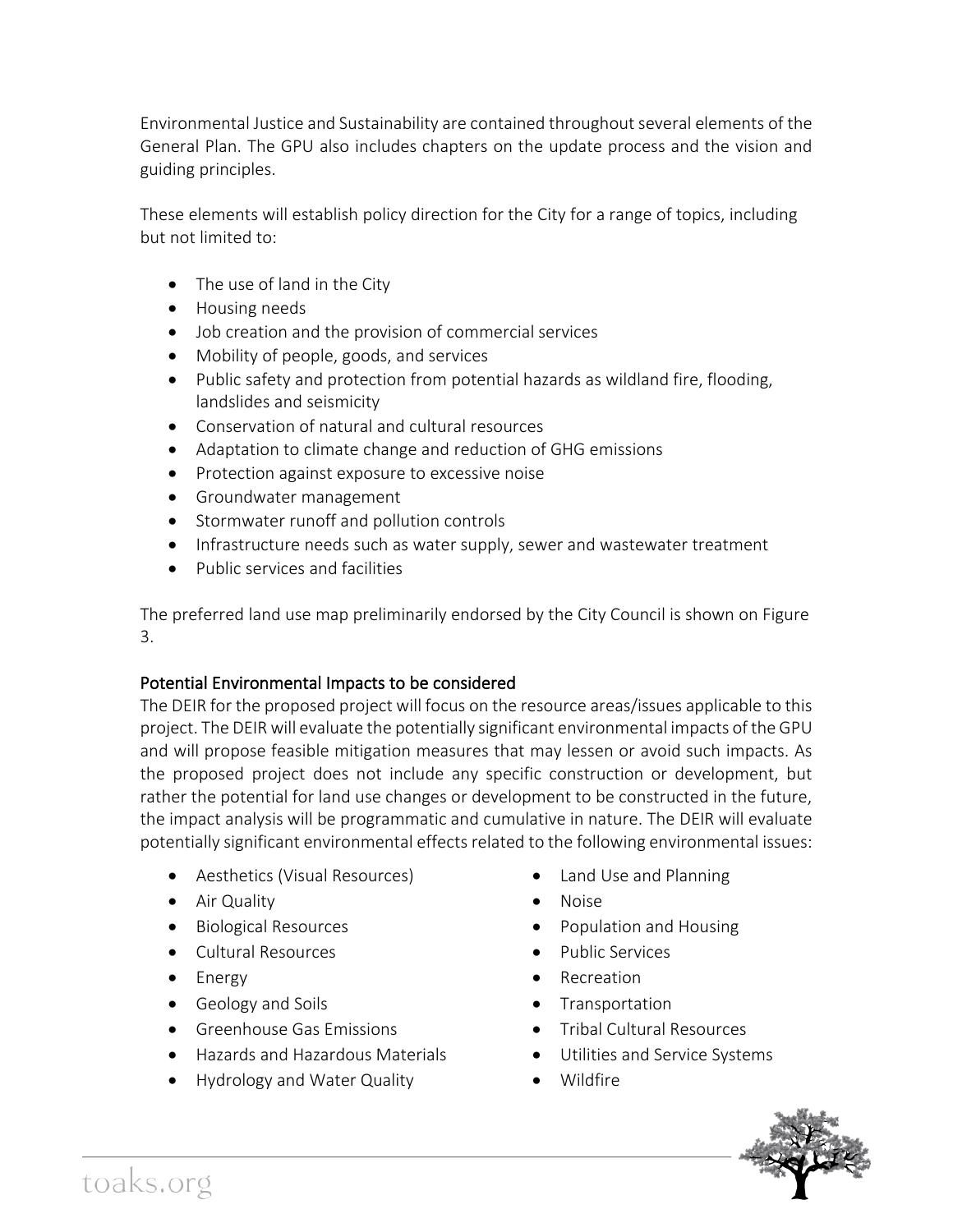Significant environmental effects concerning the following environmental issues are not anticipated:

- Agricultural and Forest Resources
- Mineral Resources

The DEIR will also identify and evaluate alternatives to the proposed project that have the potential to alleviate identified impacts.

#### Review and Response Period

In accordance with CEQA Guidelines Section 15082, this NOP is being circulated for a 30-day comment period. Pursuant to CEQA Guidelines, Section 15082(b), the City of Thousand Oaks requests that written comments be provided at the earliest possible date, but no later than 30 days from receipt of this notice.

#### Submittal of Written Comments

Please send written/typed comments (including a name, email, telephone number, and/or other contact information) electronically or by mail to the following:

> City of Thousand Oaks, Community Development Department RE: Thousand Oaks 2045 General Plan Update EIR ATTN: Iain Holt, AICP Senior Planner Planning Division 2100 Thousand Oaks Boulevard Thousand Oaks, CA 91362 Email: gp@toaks.org

#### Scoping Meeting

Pursuant to California Public Resources Code Section 21083.9 and California Code of Regulations, Title 14, Chapter 3, CEQA Guidelines Section 15082, the City as the Lead Agency for the project, will conduct a scoping meeting for the purpose of soliciting oral and written comments from interested parties requesting notice, responsible agencies, agencies with jurisdiction by law, trustee agencies, and involved federal agencies, as to the appropriate scope and content of the DEIR. The Scoping Meeting is for informationgathering and is not a public hearing. No decisions about the project will be made at the Scoping Meeting.

Rather than conducting an in-person meeting, the Governor's Executive Order N-25-20 allows local governments to hold meetings via teleconferencing while still meeting State transparency requirements. Therefore, the project's Scoping Meeting will be held online, through a webinar type format (Zoom). The date, time, and website of the project's Scoping Meeting are as follows:

Date and Time: Thursday, June 23, 2022 at 6:00 p.m. Zoom Scoping Meeting: Register in advance for this webinar: [toaks.co/nopscope](http://toaks.co/nopscope)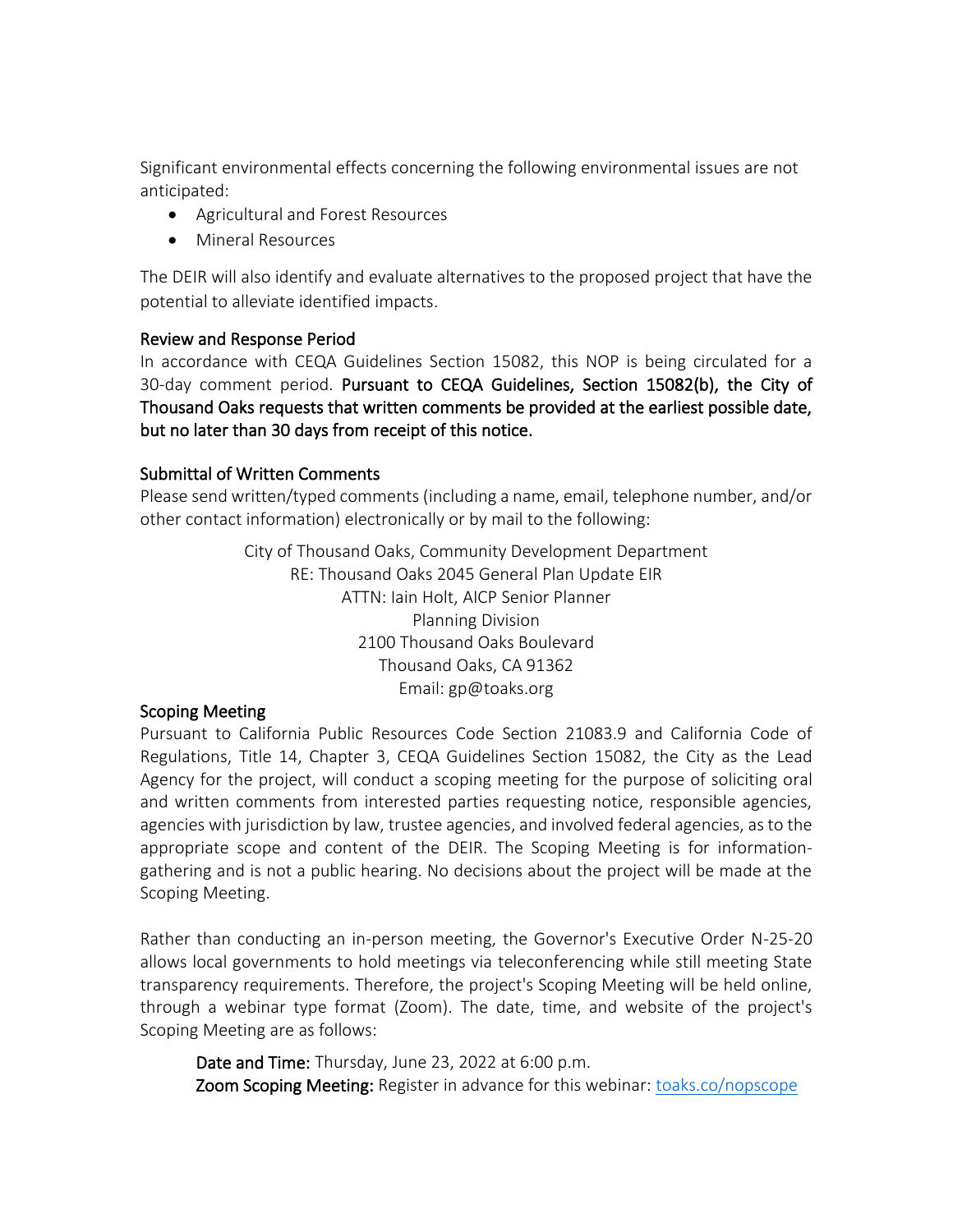The City will consider all written comments regarding the potential environmental effects of the project received during the NOP public review period. All written comments received will be reviewed and considered by the City as part of the environmental analysis of the proposed project and will become a part of the public record for the EIR.

# Accommodations

As a covered entity under Title II of the Americans with Disabilities Act, the City of Thousand Oaks does not discriminate. Closed captioning and translation between English and Spanish languages will be provided. Other assistive services may be provided upon request. To ensure availability of other services, please make your request no later than three working days (72 hours) prior to the meeting by contacting Iain Holt at (805) 449- 2314 or gp@toaks.org

# ALL INTERESTED PARTIES ARE INVITED TO ATTEND THE PUBLIC SCOPING MEETING TO ASSIST IN IDENTIFYING ISSUES TO BE ADDRESSED IN THE EIR. ATTENDEES WILL HAVE AN OPPORTUNITY TO PROVIDE INPUT TO THE CONSULTANTS PREPARING THE EIR.

\_\_\_\_\_\_\_\_\_\_\_\_\_\_\_\_\_\_\_\_\_\_\_\_\_\_\_\_\_\_\_\_\_\_\_\_\_\_\_\_\_\_\_\_\_\_\_\_\_\_\_\_\_\_

Iain Holt, AICP, Senior Planner Community Development Department

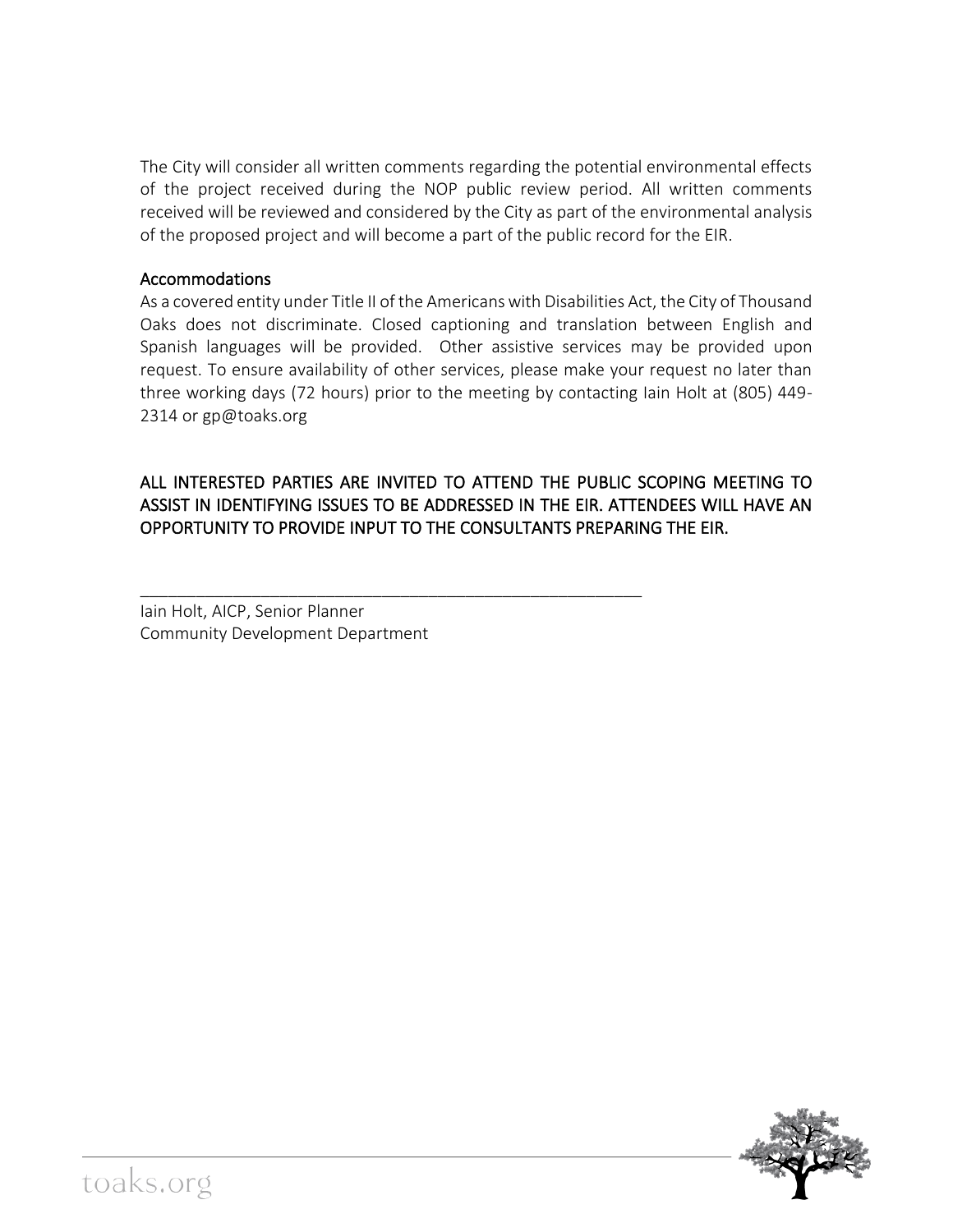Figure 1 – Regional Location



Raimi + Associates 2019 | Data Source: City of Thousand Oaks, County of Ventura, County of Los Angeles; State Water Resources Control Board, 2019



| Limits |
|--------|
| Sphere |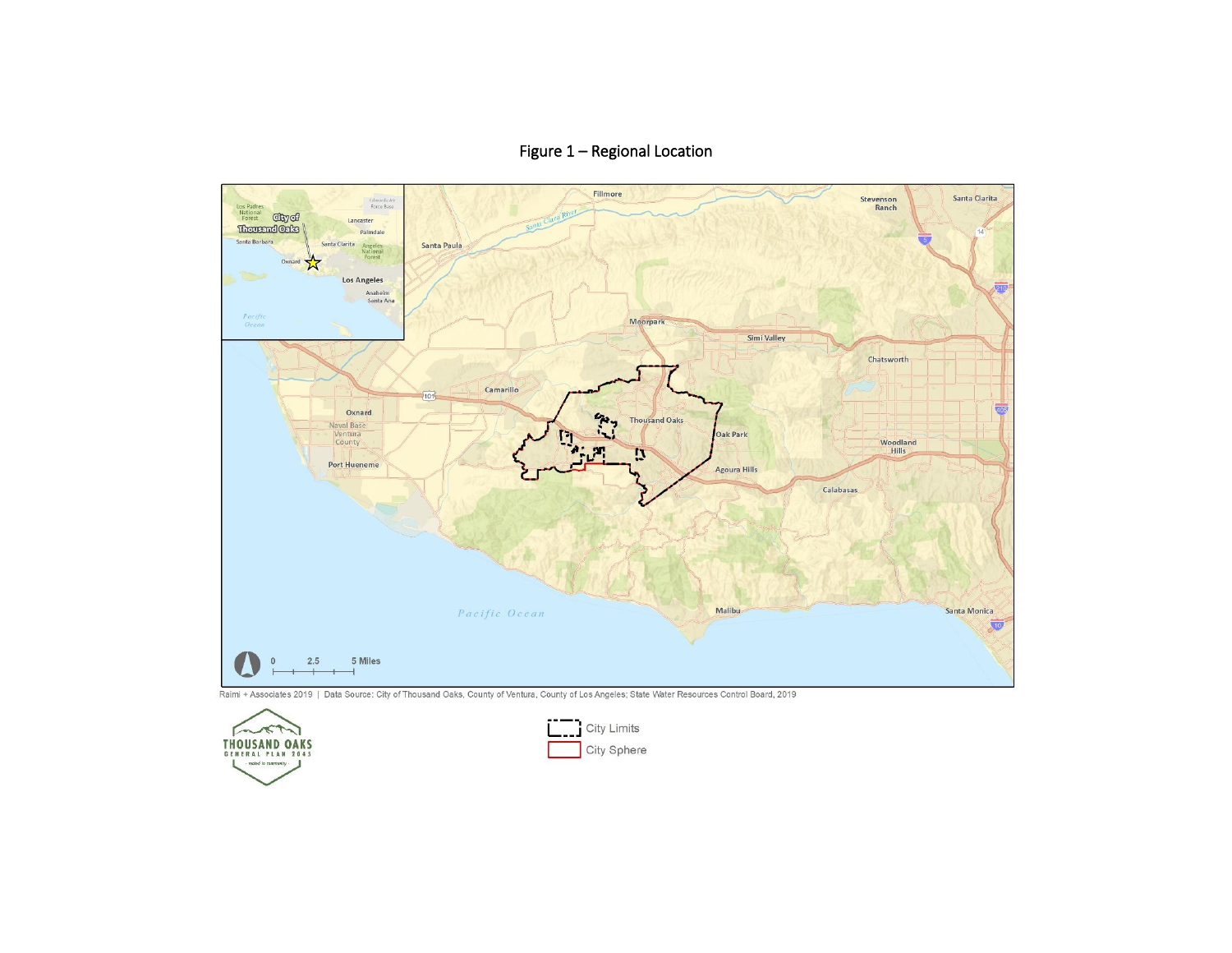Figure 2 – Project Location



Raimi + Associates 2019 | Data Source: City of Thousand Oaks, County of Ventura, County of Los Angeles; State Water Resources Control Board, 2019